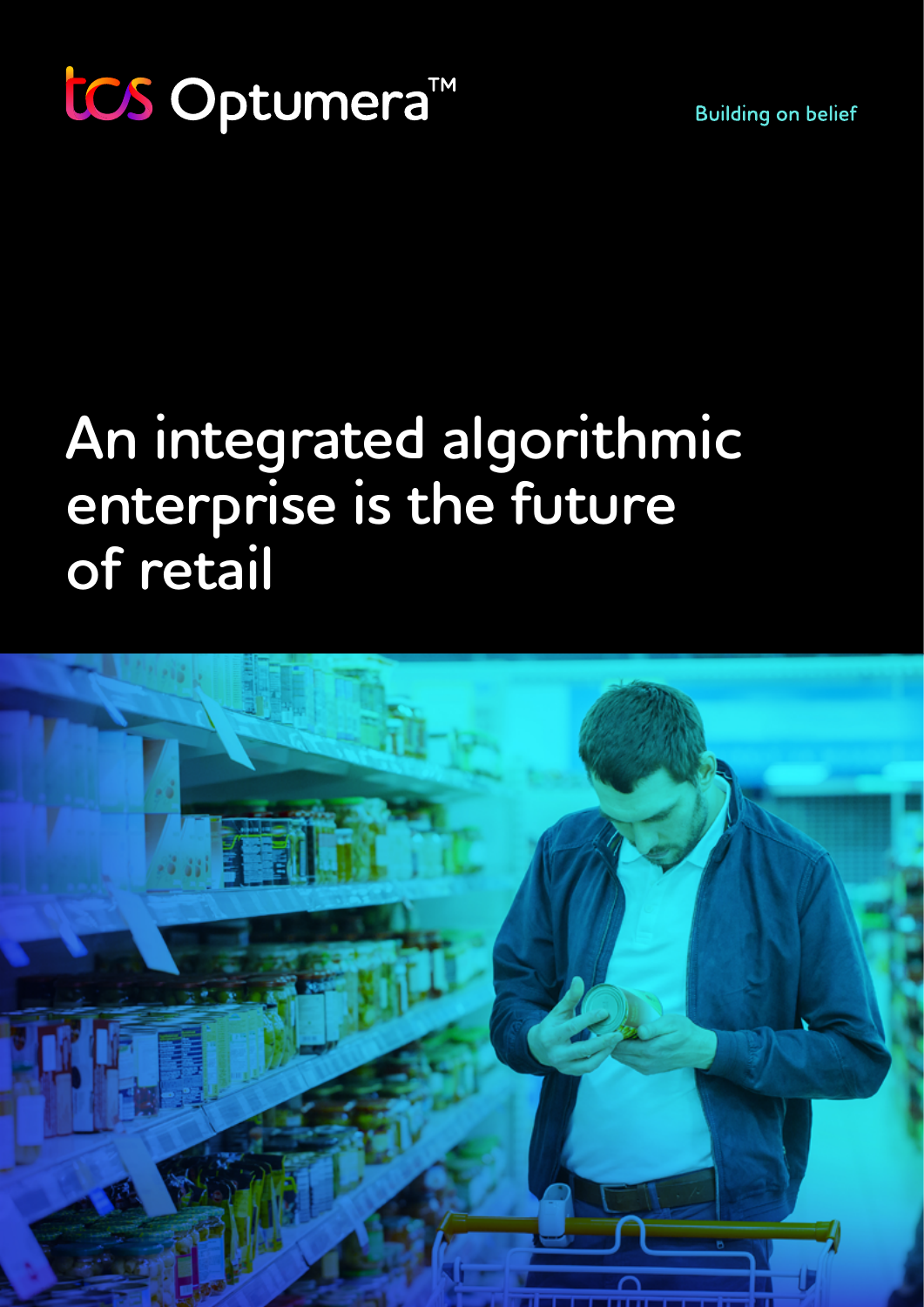## Introduction

It's not that retailers didn't envisage a fully, integrated business; after all, they have paid a price for long with costly tradeoffs and suboptimal business outcomes due to internal barriers. But, now, they are waking up with heightened urgency to the fact that their modus operandi of operating in walled silos—meant to serve a business landscape that was less complex as change was rare—can no longer continue.

The proliferation of stock keeping units (SKUs), brand expansions, the need to participate in a digital ecosystem, an ever-expanding network of supply chain partners, and mercurial customer behaviors are driving the need to pivot to a connected enterprise. An underlying algorithmic framework augmented with a machine-first approach is making this possible, helping retailers navigate and balance all the dynamics at play in making strategic decisions while responding to the speed of change.

## Connecting the dots through complexities

### Complexity 1: Interdependencies and tradeoffs

Let's assume a retailer plans to run a promotion on cheese. What seems like a simple retail strategy involves interdependencies between business functions such as replenishment planning, ordering, distribution, and store space planning, and several other decisions:

- Evaluation of key attributes (texture, flavor, type of milk, fat content, salinity, and origin) and latent attributes (age, wellness)
- Modeling of customer behaviors by factoring in cannibalization, affinity, seasonality, and trends
- Determining price elasticities across price zones and defining trade areas based on the category
- Tailoring of assortments to cater to localized preferences
- Determination of the optimal handling units and the fulfillment method

The entire process involves trade-offs between distribution, stockout, and shrink costs, and needs a nimble handshake between merchandising and overall supply chain processes.

If the merchandising team decides to increase the space allocated to the category from four-foot to eight-foot shelves based on the available planogram/shelf sizes, it will directly impact the supply chain. While there might have been some leeway for the supply chain to accommodate the stocking of a six-foot shelf, an eight-foot shelf would be uneconomical. Any proposal to remodel the store to accommodate shelves with additional two-foot length or procure six-foot shelves is unlikely to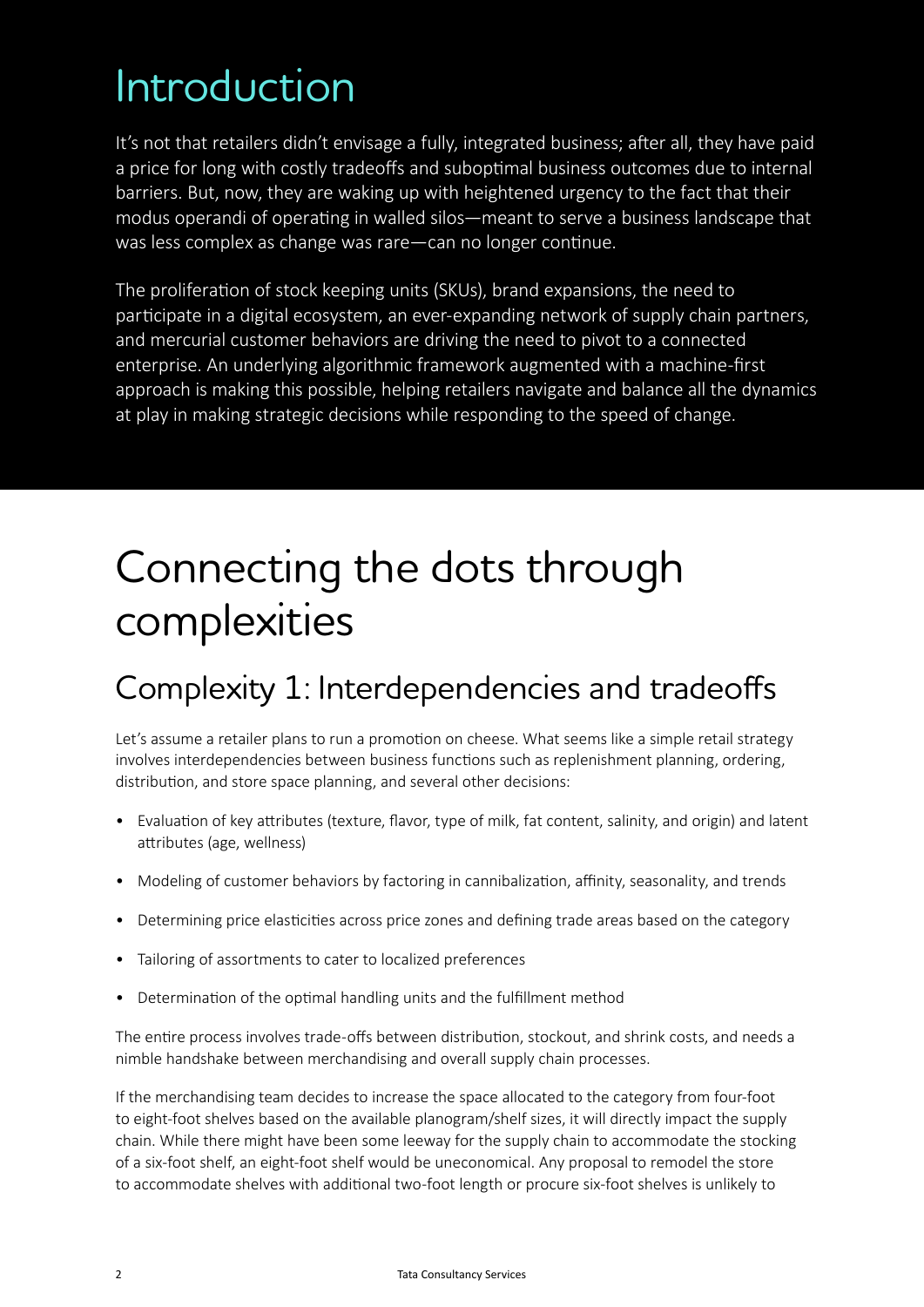be approved by finance. To summarize, eight-foot shelves are inconceivable from a supply chain perspective, while six-foot shelves won't help merchandising. Hence, the best decision in this case is to not increase the category space at all.

### Complexity 2: Assumptions undermine decisions

While all business functions are aware of the company goals and devise strategies accordingly, a lot of decisions are made across multiple periods and with varying frequency. For instance, store floor space optimization is performed once a year, while assortment changes are done quarterly or monthly, and price changes are done daily or weekly. The impact of these space, mix, and price decisions varies by time. Often, each team makes assumptions about other processes and takes decisions on an ad hoc basis, resulting in sub-optimal outcomes across the value chain.

Let's take an example of replenishment. Typically, decisions based on forecasts have to be made daily, and quickly—in about 30 minutes—for millions of products at multiple nodes by factoring over 500 attributes. Retailers often proceed by making assumptions about the decisions of other departments and layer in buffers, resulting in inventory distortion.

## A connected algorithmic enterprise is the future

Retailers have traditionally embraced point solutions, both third-party and homegrown, for business processes, making their technology landscape complex, mired with redundancies and cost inefficacies. The technology fabric and architecture are rigid, constraining retailers' ability to maximize the potential of their digital capabilities and data synergies. Although retailers have invested significantly in digitization, the rise in operations costs has made it difficult to bring those investments to fruition.

Building an integrated enterprise requires decoupled systems that allow deep collaboration between functions to achieve shared organizational goals. Tapping into internal and external data and concurrently optimizing key performance indicators (KPIs) across business functions with an algorithmic and machine-first approach will help retailers unlock exponential outcomes.

In an integrated algorithmic enterprise, strategic decisions can be made based on the current as well as future state by factoring the ripple effect of a decision on the value chain in real time. Artificial intelligence can self-learn and self-discover opportunities in real time, evaluate actions based on strategies created by different business functions, and implement the best actions—making the organization agile while minimizing operating costs at various levels.

For example, instead of revising assortments on a quarterly basis, they can be adjusted based on the current demand. Simultaneously, store space can be altered to accommodate the assortment changes and unified pricing implemented based on the impact on other items; the best fulfillment option that minimizes cost can also be identified, and the optimum inventory to minimize markdown can be determined. Optimizing decisions based on an integrated view of the value chain can offer 100-200 basis points (bps) increase in sales and profitability and reduce costs by 30%.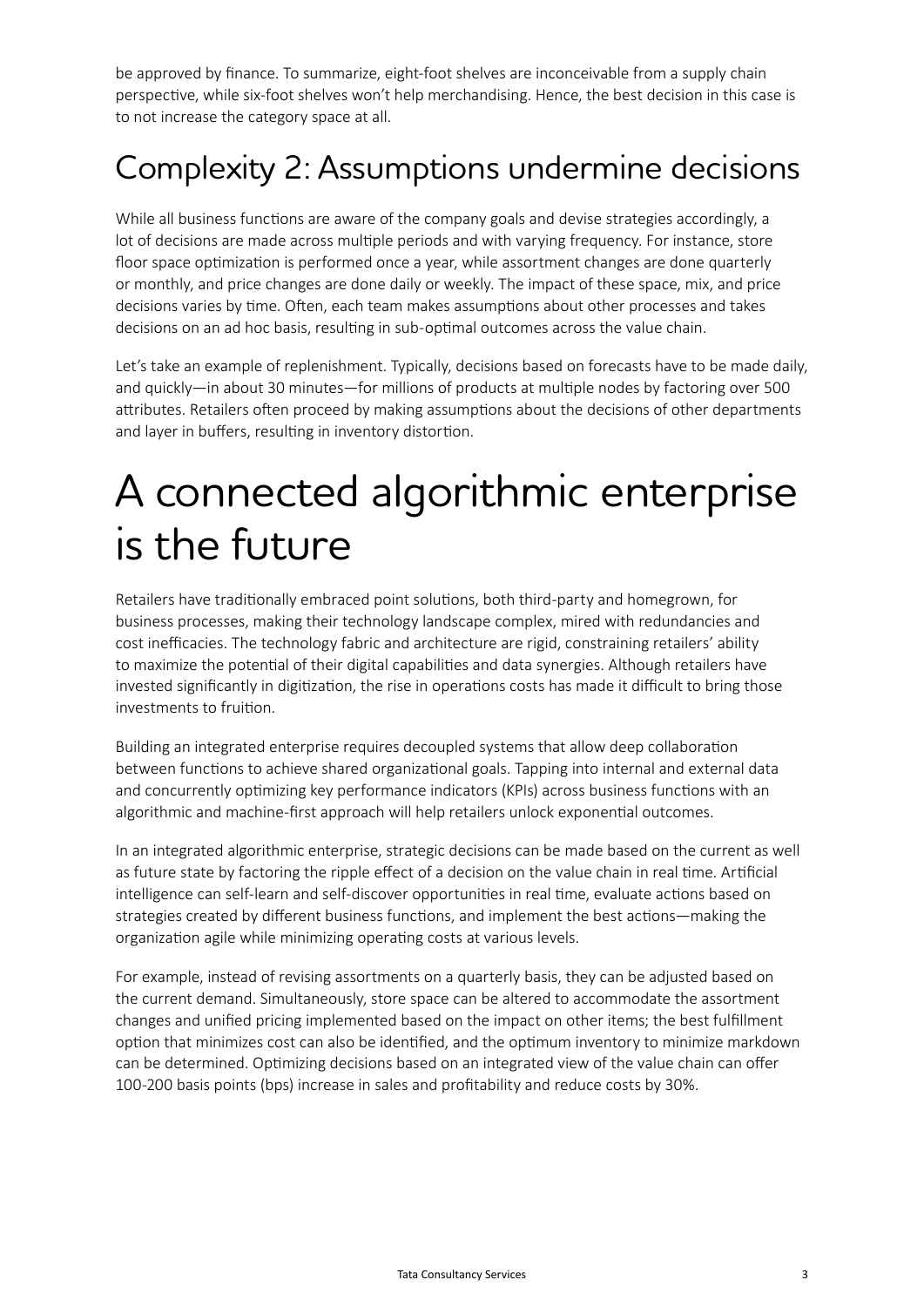The following are the key components of a connected and integrated algorithmic enterprise (refer figure 1):



*Figure 1: Building blocks of a composable algorithmic enterprise*

- Algo-ready data layer: Different business functions aggregate data at different levels. For example, while the pricing team aggregates transactional data daily or weekly to determine price elasticity, the merchandising team correlates transaction data with planograms to arrive at the POG sales. It is, therefore, imperative to establish a common data model for the enterprise rather than optimizing data for each business function; it also reduces data redundancy and storage costs. To ensure good quality data, provisional sandboxes should be used to detect anomalies in both internal and external data, and data cleansing should be automated. The data lakes must be ingested with new data sources and irrelevant data discarded. Data models must allow quick tuning to accommodate any new data that will improve accuracy. For example, during the pandemic, when their forecasting models were unable to cope with the volatility, many supply chain teams resorted to leveraging Google mobility data to track volatile demand. This enabled them to draw insights and make more accurate forecasts.
- Algo layer: The algo layer must be designed to allow organizations to leverage pre-trained algorithms, including third-party algorithms, and best-in-class models to quickly assemble new models to cater to new business scenarios. For example, the clustering stores model AI algorithm is readily available and can be harnessed by customizing the dimensions used for clustering: productivity/performance-based for store space elasticity; price profile performance-based for pricing; demography and store attribute-based for assortment; capacity-based for forecasting and so on. Using reusable and standard building blocks for core AI tasks, automating feature extraction, customizing available AI models, and iterating will ensure best outcomes and scalable production.
- Packaged business capabilities (PBCs) as a service: Packaged business capabilities enable business users to compose new business functionalities by combining existing/third-party modular components exposed as APIs. By leveraging PBCs, new AI applications can be quickly deployed on cloud for optimal scale.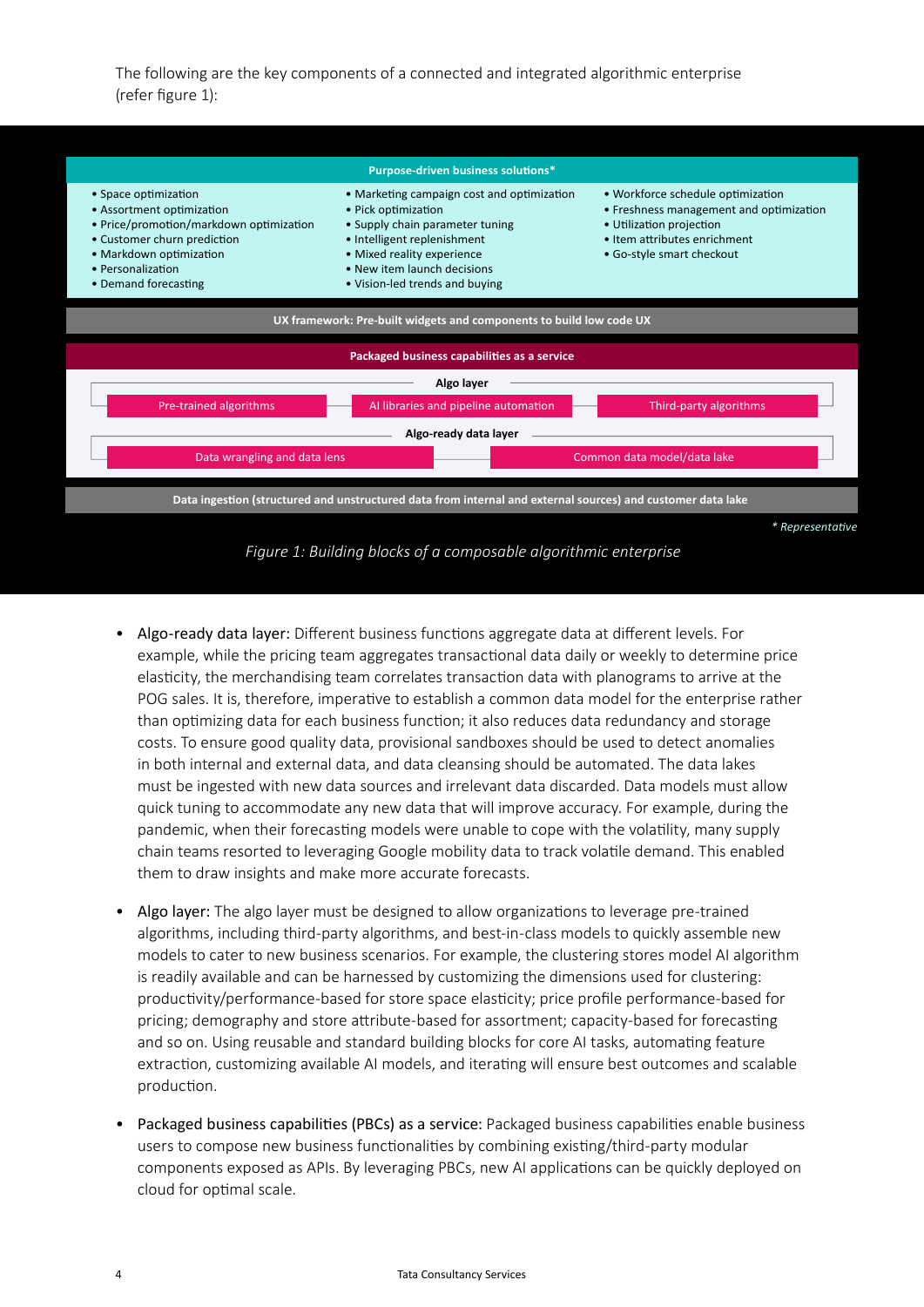Solving increasingly complex mathematical problems with ready-to-run AI software eliminates tedious setup and testing processes, with capability of end-to-end AI experimentation and workflow. The cloud is the ideal platform for a proof of concept (POC) and rapid scaling of AI workflows. Trained AI models can be shared between different user personas within the organization, reducing testing and redundant efforts. Also, a composable algo platform is ideal for AI infrastructure sharing between data scientists with access to premium accelerated computing infrastructure.

• UX framework and purpose-driven business solutions: Business users prefer solutions that are contextualized, help drive simpler user journeys and experiences, and allow them to maximize their digital investments. By leveraging a composable business framework and low-code platforms, they can configure functional solutions and user experiences that are fit for purpose: processes, data, business needs, and user journeys.

## Conclusion

Given the complexity of customers' buying process and the divergent paths through which they interact, it is imperative for retailers to move from silos to an integrated structure with a composable business solution that can make AI production-ready across the enterprise. Adoption of algorithmic retail requires organizations to develop a more integrated way of working across the enterprise, entailing a significant amount of cultural change. It requires executive support and a long-term vision. Measuring and tracking joint performance with strategic KPIs enables joint accountability that can lead to more optimized decisions and an improved customer experience across all channels. With a roadmap that includes enterprise-wide data management, identification of high potential use cases, and the ability to simulate the cross impacts of decisions on one another, retailers can be prepared to unlock exponential value.

### About the authors

#### **Shilpa Rao**

Shilpa Rao, Product Head - TCS Optumera™, has helped leading Fortune 500 companies reimagine their merchandising processes with TCS Optumera™, our AI-powered strategic retail optimization platform. She has been responsible for conceptualizing, developing, evangelizing, and executing the products and solutions strategy.

#### **Pushpita Saroj**

Pushpita Saroj, Product Consultant - TCS Optumera™, has over seven years of experience in driving digital transformation initiatives with leading retailers across the globe. As part of TCS Optumera, she has driven multiple consulting assignments specializing in innovation with data science and business transformation processes.